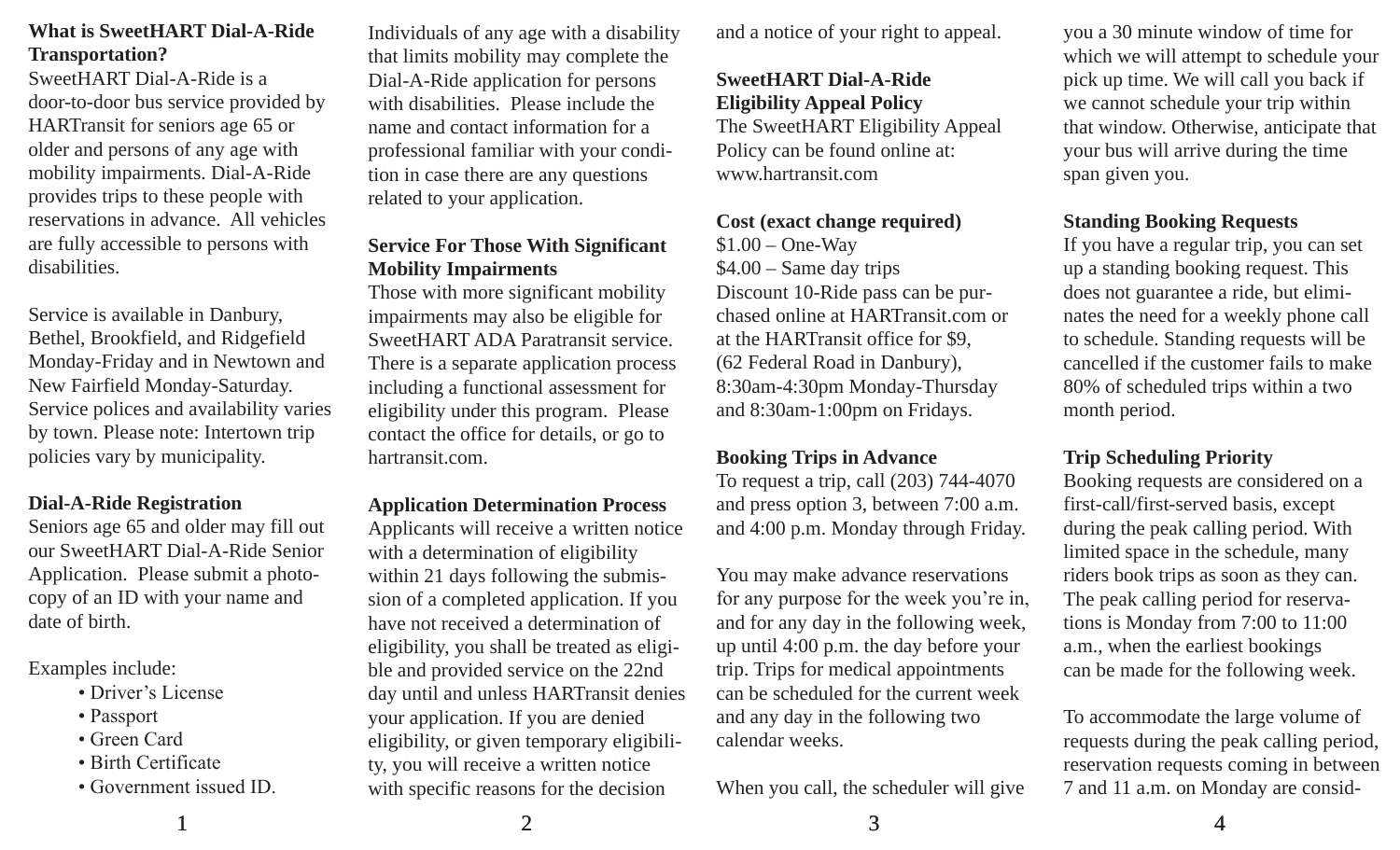ered equally. This means that there is no advantage to calling at 7 a.m. as opposed to any other time up to 11 a.m., and there is no need to rush to be the first to call.

If there is a conflict between trip requests during the peak calling period, priority is given to the passenger with the more reliable riding history over the last 60 days. Limiting trip cancellations will improve your chances to get preferred pick-up times.

Please note that the peak calling period will be moved to Tuesday if the scheduling office is closed Monday in observance of a holiday.

# **Same Day Trips**

Same day trips may be made on a limited basis depending on openings in the schedule. There is a limit of 2 same day trips per month per rider, and same day trips have a higher fare of \$4. For round trips, both trips must be pre-scheduled (no will-calls) to ensure an available bus..

#### **Will-Calls (Medical Trips Only)**

If you have a medical appointment and the time of your return trip is uncertain, you may leave your return trip unscheduled and call when ready. The number to call when ready is (203) 744-4070, then press option 2. The next available bus will pick you up after you call. You must call at least 45 minutes before the close of service in your town. Please be aware that Will-call trips often require waiting time of over 30 minutes.

#### **Canceling Your Trip**

To cancel your ride, call (203) 744-4070, and press option 2. Please cancel your trip with at least 12 hours' notice. Last minute cancellations leave open space on buses that could have been used by passengers denied reservations.

#### **No-Show & Late Cancellation Policy**

The policies below address passengers that frequently fail to show for scheduled trips or cancel with insufficient notice.

Excessive trip no shows and late cancellations are an inconvenience to other passengers and reduce the efficiency of the bus service. A no-show occurs when a passenger fails to show for a scheduled trip. A passenger cancelling at the door after a scheduled bus has arrived is also considered a no-show for the purpose of this policy.

A late cancellation is defined as a cancellation in which HARTransit fails to receive 12 hours advance notice.

No shows or late cancellations that are beyond the control of the passenger do not violate the policy. Passengers must explain the reasons for no shows or late cancellations to receive such consideration.

Should passengers claim that patterns of no-shows or late cancellations are beyond their control, HARTransit reserves the right to request documentation, including professional verification of matters related to the passenger's health or disability that may contribute to the pattern.

# **Passenger no-shows and late cancellation violate HARTransit policy when:**

There are six or more late cancellations or three or more no-shows within a 60 day calendar period and if the violations amount to 15% or more of all trips scheduled.

Passengers meeting their threshold will be notified according to the following schedule:

1st occasion – written warning 2nd occasion – Second written warning 3rd occasion – one week suspension 4+ occasions: two week suspension.

Penalties will progress if repeated wihin 12 months of the last violation. If more than 12 months pass since the last action, the progression restarts at the beginning. In addition, after each step, violation tallies restart from zero over the next 60 days.

Letters notifying passengers of a suspension offer the passenger an opportunity to request a hearing with the Director of Service Development to appeal the suspension before it is enforced. The hearing provides the passenger an opportunity to explain any mitigating circumstances that may prompt a reconsideration of the suspension. Passengers may request the hearing either verbally or in writing, and the suspension is delayed until the Director of Service Development makes a final decision.

 $5 \hspace{2.5cm} 6 \hspace{2.5cm} 7$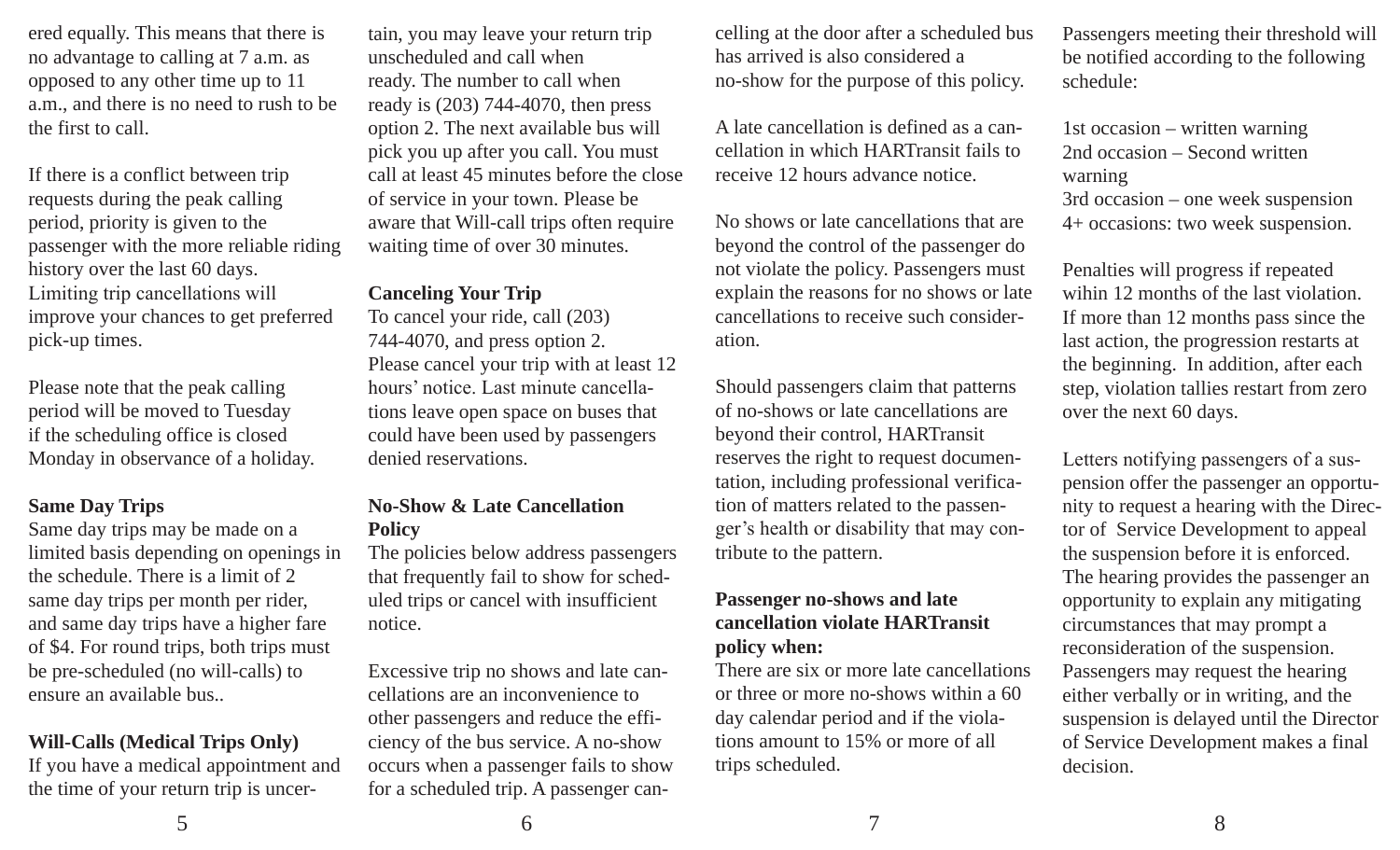# **Riding the Bus**

Please watch for your bus. Drivers will wait 5 minutes for you after their arrival, and then move on.

HARTransit drivers will escort a passenger from the common public entrance or door to the vehicle, and from the vehicle to the destination door. Assistance to the door is not provided to PCA's or guests. Drivers cannot enter any building, garage, common area or vestibule or assist with any of your items until you have reached the outside access door. Driver assistance does not include lifting/pulling/carrying a passenger from their seat or home, holding them upright, or carrying a customer up or down stairs.

In order to escort you to/from the door, the driver will need a clear, safe path of travel. Generally, the driver may not assist you through narrow walkways, across boards or temporary walkways, over grass, mud, dirt, packed ice or snow, or through low lying branches, etc. It is your responsibility to ensure that your driveway and walkways are cleared sufficiently to allow the driver to safely access your pick-up location. Drivers will not

jeopardize their safety or yours to access your home.

 For those using wheelchairs, drivers will assist you to the door provided there is a ramp that meets the standards for ramp design established by the ADA. Metal and wood surfaces must have non-slip material applied.

- Drivers are not allowed to lift or carry wheelchairs up or down any steps.
- Drivers may not tip or in any way lift a wheelchair. This is for your safety and the safety of the driver.
- Drivers may not operate or push a motorized device.
- Drivers must keep the vehicle in plain sight at all times.
- Drivers cannot push customers sitting on a rollator walker. The rollator walker is a walking aid only cannot be used as a transportation device.

If there is a concern about a path of travel or a particular ramp, a supervisor will visit the location and assess the safety concerns. You will be notified in writing if any concerns are found that will limit service. We will still be able to transport you on the vehicle, but we will not be able to assist you to the door until the issue(s) outlined in the

letter are addressed or a reasonable alternative solution is agreed upon.

# **Baggage & Groceries**

Grocery bags and parcels are permitted on HARTransit vehicles, but passengers must maintain control over these items and carry them on the bus themselves in one trip. Drivers will assist with groceries and parcels provided this can be done safely and quickly. HARTransit will make reasonable accommodations to passengers with disabilities that need more assistance. Items with wheels, such as carts or strollers, must be collapsed during travel.

The following are not permitted:

- Large items that restrict movement within the bus
- Items which are dangerous or offensive to other passengers
- Baggage that requires exces sive time to load or unload
- Items that could not be controlled if the bus braked suddenly

# **Service Animals & Pets**

Service animals are welcome on HAR-Transit vehicles. If you travel with a service animal, please let the schedulers know when you book your trip. Pets up to 20 pounds may be transported in carriers designed for that purpose. Drivers cannot help passengers carry pets.

# **Mobility Aids**

HARTransit buses accommodate all wheelchairs, scooters or other mobility devices up to the maximum physical dimensions and constraints of the bus. HARTransit vehicles have lifts and ramps with an 800 pound capacity. Drivers are trained to safely operate wheelchair lifts and secure mobility devices on the bus.

Scooter users are asked to transfer to a seat after boarding. Most scooters cannot be tied down as securely as a standard wheelchair and are not designed for use on a moving vehicle. Other mobility devices such as walkers and canes are accommodated. Passengers that have trouble with steps may ride the lift. Respirators and portable oxygen are also permitted.

SweetHART buses do not carry stretchers.

# **Personal Care Attendants & Companions**

Please let the scheduler know if you are

9 10 11 12